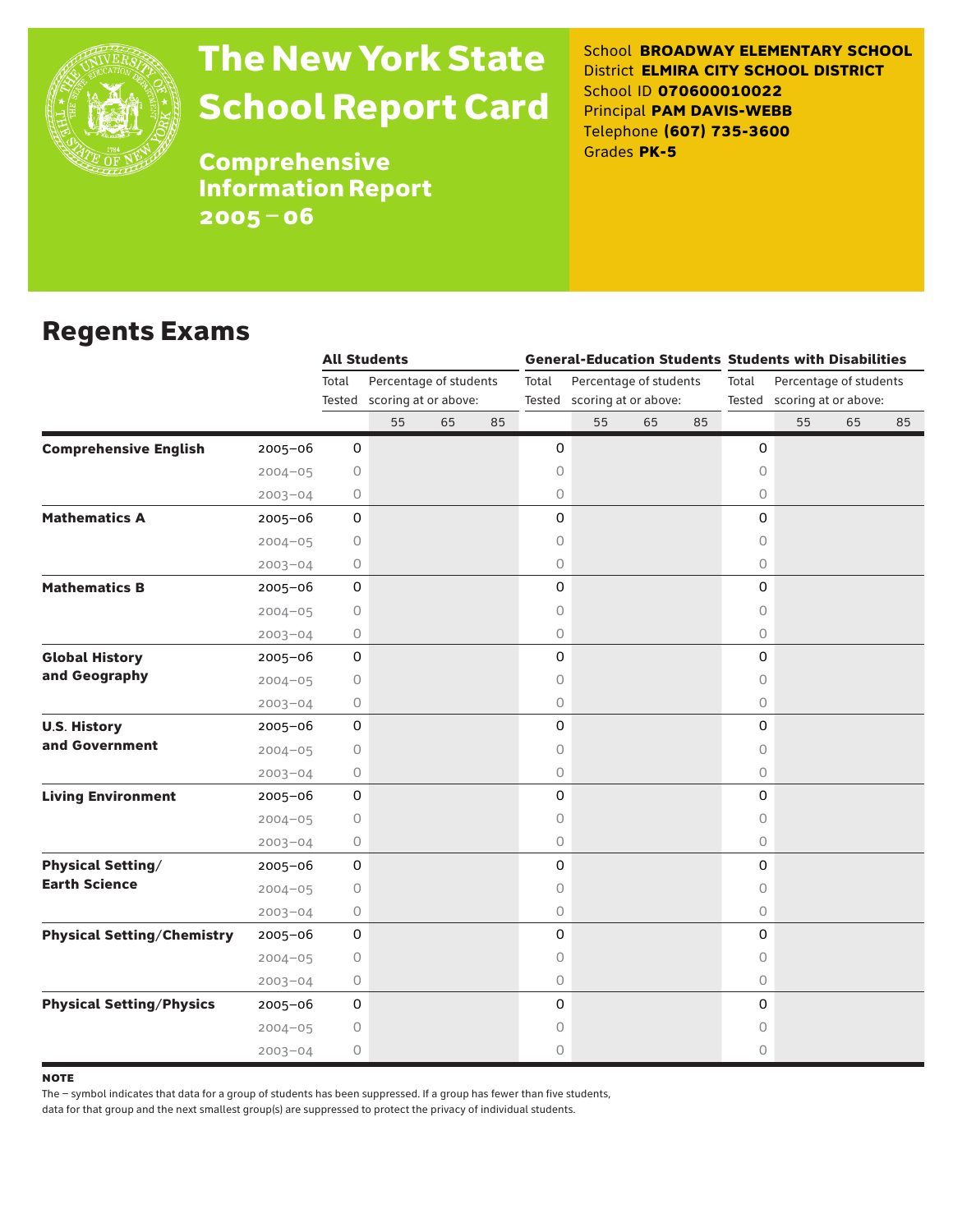### Regents Exams

|                              |             |                 | <b>All Students</b>                            |    |    |                 |                                                |    |    |           | <b>General-Education Students Students with Disabilities</b> |    |    |  |
|------------------------------|-------------|-----------------|------------------------------------------------|----|----|-----------------|------------------------------------------------|----|----|-----------|--------------------------------------------------------------|----|----|--|
|                              |             | Total<br>Tested | Percentage of students<br>scoring at or above: |    |    | Total<br>Tested | Percentage of students<br>scoring at or above: |    |    | Total     | Percentage of students<br>Tested scoring at or above:        |    |    |  |
|                              |             |                 | 55                                             | 65 | 85 |                 | 55                                             | 65 | 85 |           | 55                                                           | 65 | 85 |  |
| <b>Comprehensive French</b>  | $2005 - 06$ | 0               |                                                |    |    | 0               |                                                |    |    | 0         |                                                              |    |    |  |
|                              | $2004 - 05$ | 0               |                                                |    |    | 0               |                                                |    |    | $\circ$   |                                                              |    |    |  |
|                              | $2003 - 04$ | 0               |                                                |    |    | 0               |                                                |    |    | 0         |                                                              |    |    |  |
| <b>Comprehensive German</b>  | $2005 - 06$ | 0               |                                                |    |    | 0               |                                                |    |    | 0         |                                                              |    |    |  |
|                              | $2004 - 05$ | $\circ$         |                                                |    |    | 0               |                                                |    |    | 0         |                                                              |    |    |  |
|                              | $2003 - 04$ | 0               |                                                |    |    | 0               |                                                |    |    | 0         |                                                              |    |    |  |
| <b>Comprehensive Hebrew</b>  | $2005 - 06$ | 0               |                                                |    |    | 0               |                                                |    |    | 0         |                                                              |    |    |  |
|                              | $2004 - 05$ | 0               |                                                |    |    | 0               |                                                |    |    | 0         |                                                              |    |    |  |
|                              | $2003 - 04$ | 0               |                                                |    |    | 0               |                                                |    |    | $\circ$   |                                                              |    |    |  |
| <b>Comprehensive Italian</b> | 2005-06     | 0               |                                                |    |    | 0               |                                                |    |    | 0         |                                                              |    |    |  |
|                              | $2004 - 05$ | 0               |                                                |    |    | 0               |                                                |    |    | 0         |                                                              |    |    |  |
|                              | $2003 - 04$ | 0               |                                                |    |    | 0               |                                                |    |    | 0         |                                                              |    |    |  |
| <b>Comprehensive Latin</b>   | $2005 - 06$ | 0               |                                                |    |    | 0               |                                                |    |    | 0         |                                                              |    |    |  |
|                              | $2004 - 05$ | $\circ$         |                                                |    |    | 0               |                                                |    |    | $\bigcap$ |                                                              |    |    |  |
|                              | $2003 - 04$ | 0               |                                                |    |    | 0               |                                                |    |    | $\circ$   |                                                              |    |    |  |
| <b>Comprehensive Spanish</b> | $2005 - 06$ | 0               |                                                |    |    | 0               |                                                |    |    | $\Omega$  |                                                              |    |    |  |
|                              | $2004 - 05$ | 0               |                                                |    |    | 0               |                                                |    |    | Ω         |                                                              |    |    |  |
|                              | $2003 - 04$ | $\circ$         |                                                |    |    | 0               |                                                |    |    | 0         |                                                              |    |    |  |

#### **NOTE**

The – symbol indicates that data for a group of students has been suppressed. If a group has fewer than five students,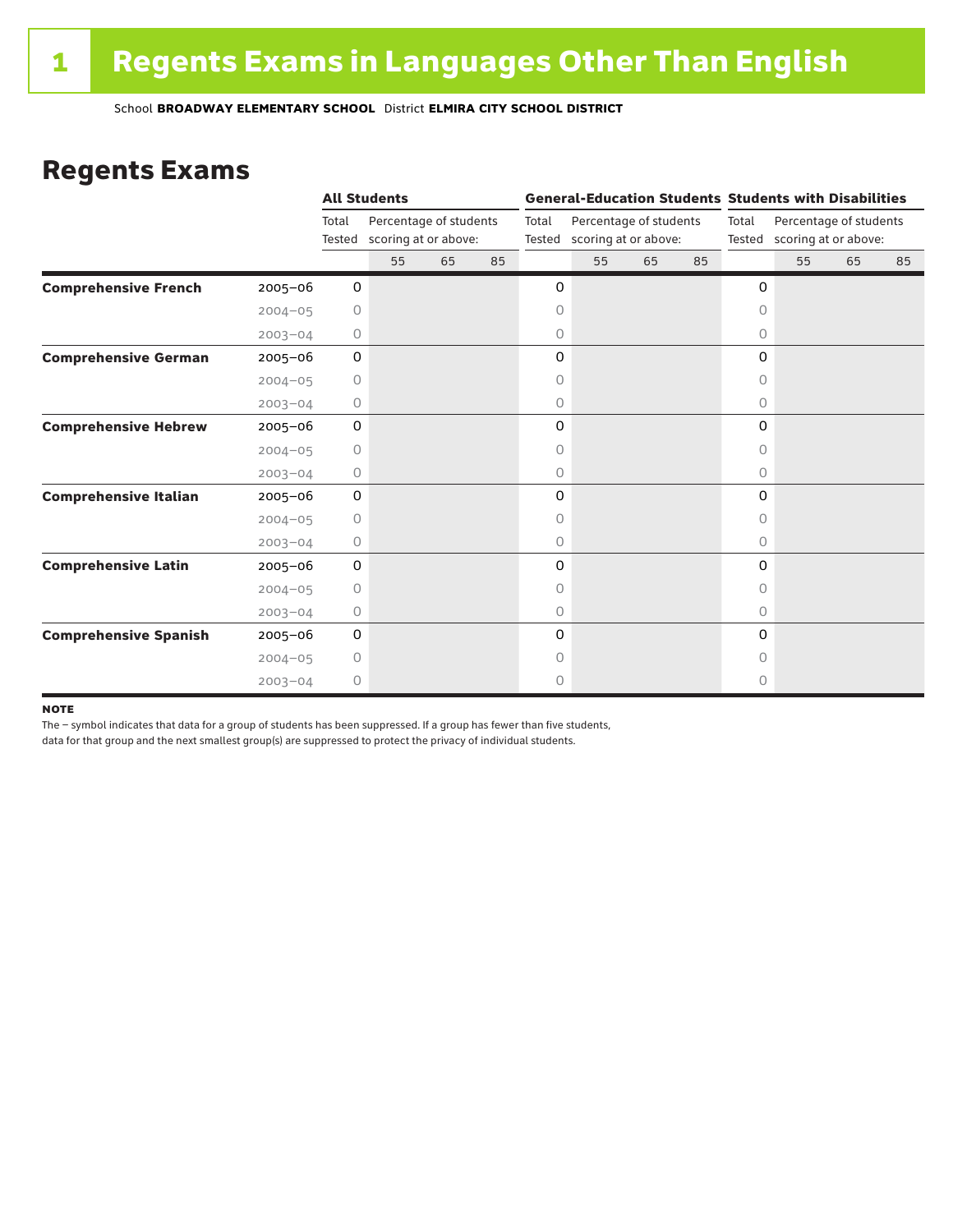### Regents Competency Tests

|                       |             | <b>All Students</b> |                        |                     |                        | <b>General-Education Students Students with Disabilities</b> |                        |  |
|-----------------------|-------------|---------------------|------------------------|---------------------|------------------------|--------------------------------------------------------------|------------------------|--|
|                       |             | <b>Total Tested</b> | <b>Percent Passing</b> | <b>Total Tested</b> | <b>Percent Passing</b> | <b>Total Tested</b>                                          | <b>Percent Passing</b> |  |
| <b>Mathematics</b>    | 2005-06     | 0                   |                        | 0                   |                        | $\mathbf 0$                                                  |                        |  |
|                       | $2004 - 05$ | 0                   |                        | 0                   |                        | $\Omega$                                                     |                        |  |
|                       | $2003 - 04$ | 0                   |                        | 0                   |                        | 0                                                            |                        |  |
| <b>Science</b>        | 2005-06     | 0                   |                        | 0                   |                        | $\mathbf 0$                                                  |                        |  |
|                       | $2004 - 05$ | 0                   |                        | 0                   |                        | 0                                                            |                        |  |
|                       | $2003 - 04$ | 0                   |                        | 0                   |                        | 0                                                            |                        |  |
| <b>Reading</b>        | 2005-06     | 0                   |                        | 0                   |                        | 0                                                            |                        |  |
|                       | $2004 - 05$ | 0                   |                        | 0                   |                        | 0                                                            |                        |  |
|                       | $2003 - 04$ | 0                   |                        | 0                   |                        | 0                                                            |                        |  |
| <b>Writing</b>        | 2005-06     | 0                   |                        | 0                   |                        | $\mathbf 0$                                                  |                        |  |
|                       | $2004 - 05$ | 0                   |                        | 0                   |                        | $\Omega$                                                     |                        |  |
|                       | $2003 - 04$ | 0                   |                        | 0                   |                        | $\circ$                                                      |                        |  |
| <b>Global Studies</b> | 2005-06     | $\mathbf 0$         |                        | 0                   |                        | 0                                                            |                        |  |
|                       | $2004 - 05$ | 0                   |                        | 0                   |                        | 0                                                            |                        |  |
|                       | $2003 - 04$ | 0                   |                        | 0                   |                        | $\circ$                                                      |                        |  |
| <b>U.S. History</b>   | 2005-06     | 0                   |                        | 0                   |                        | $\mathbf 0$                                                  |                        |  |
| and Government        | $2004 - 05$ | Ω                   |                        | Ω                   |                        | 0                                                            |                        |  |
|                       | $2003 - 04$ | 0                   |                        | 0                   |                        | 0                                                            |                        |  |

#### **NOTE**

The – symbol indicates that data for a group of students has been suppressed. If a group has fewer than five students,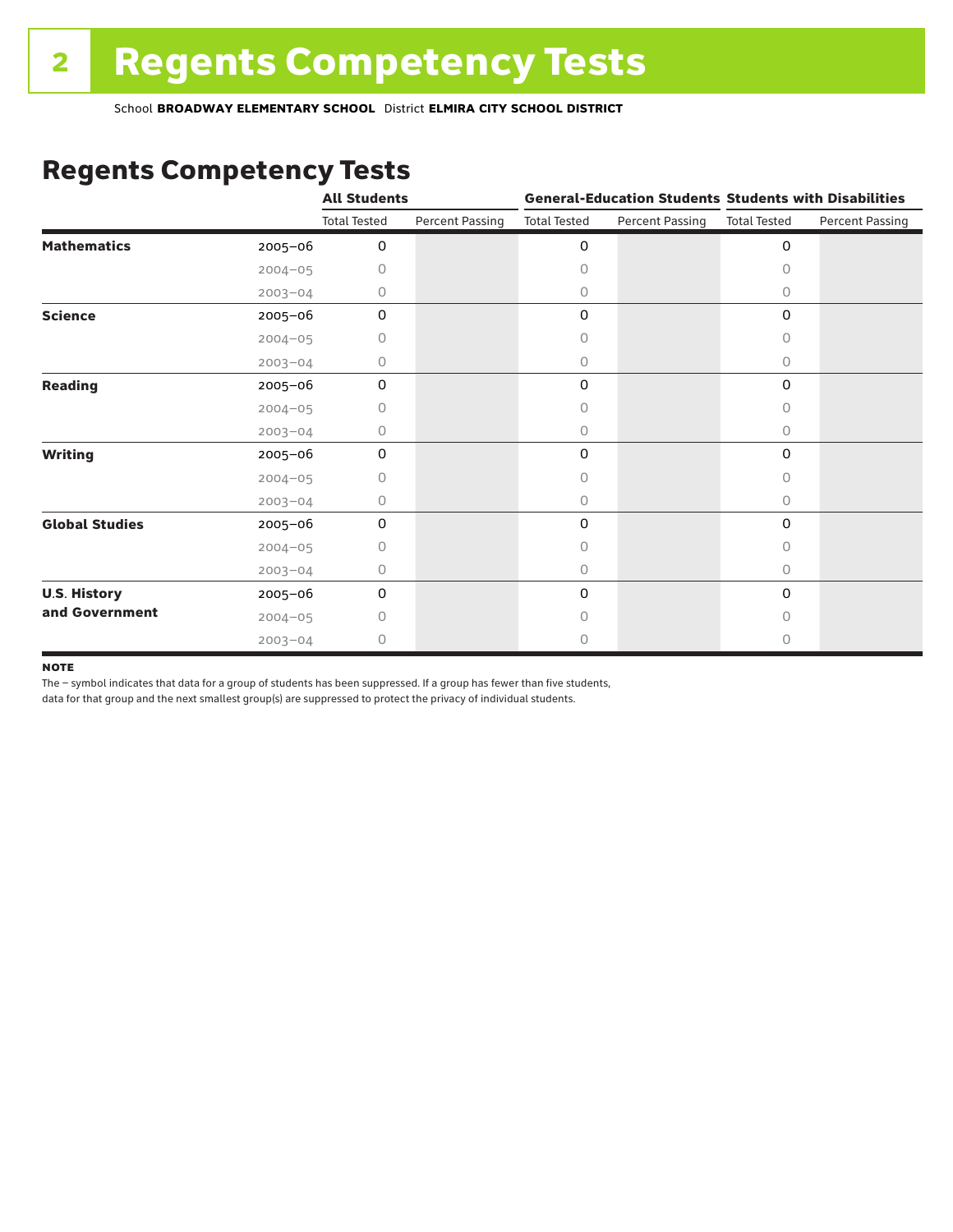## Second Language Proficiency Examinations

|                |             | <b>All Students</b> |                  | <b>General-Education Students Students with Disabilities</b> |                  |                     |                  |
|----------------|-------------|---------------------|------------------|--------------------------------------------------------------|------------------|---------------------|------------------|
|                |             | <b>Total Tested</b> | Percent Passing: | <b>Total Tested</b>                                          | Percent Passing: | <b>Total Tested</b> | Percent Passing: |
| <b>French</b>  | 2005-06     | 0                   |                  | 0                                                            |                  | 0                   |                  |
|                | $2004 - 05$ | 0                   |                  | Ω                                                            |                  |                     |                  |
|                | $2003 - 04$ | 0                   |                  | 0                                                            |                  | Ω                   |                  |
| German         | 2005-06     | 0                   |                  | 0                                                            |                  | 0                   |                  |
|                | $2004 - 05$ | 0                   |                  |                                                              |                  | 0                   |                  |
|                | $2003 - 04$ | 0                   |                  | 0                                                            |                  | 0                   |                  |
| <b>Italian</b> | 2005-06     | 0                   |                  | 0                                                            |                  | 0                   |                  |
|                | $2004 - 05$ | 0                   |                  | Ω                                                            |                  |                     |                  |
|                | $2003 - 04$ | 0                   |                  | 0                                                            |                  | 0                   |                  |
| Latin          | 2005-06     | 0                   |                  | 0                                                            |                  | 0                   |                  |
|                | $2004 - 05$ | 0                   |                  |                                                              |                  |                     |                  |
|                | $2003 - 04$ | 0                   |                  | 0                                                            |                  | 0                   |                  |
| <b>Spanish</b> | 2005-06     | 0                   |                  | 0                                                            |                  | 0                   |                  |
|                | $2004 - 05$ | 0                   |                  | Ω                                                            |                  | Ω                   |                  |
|                | $2003 - 04$ | 0                   |                  |                                                              |                  |                     |                  |

#### **NOTE**

The – symbol indicates that data for a group of students has been suppressed. If a group has fewer than five students,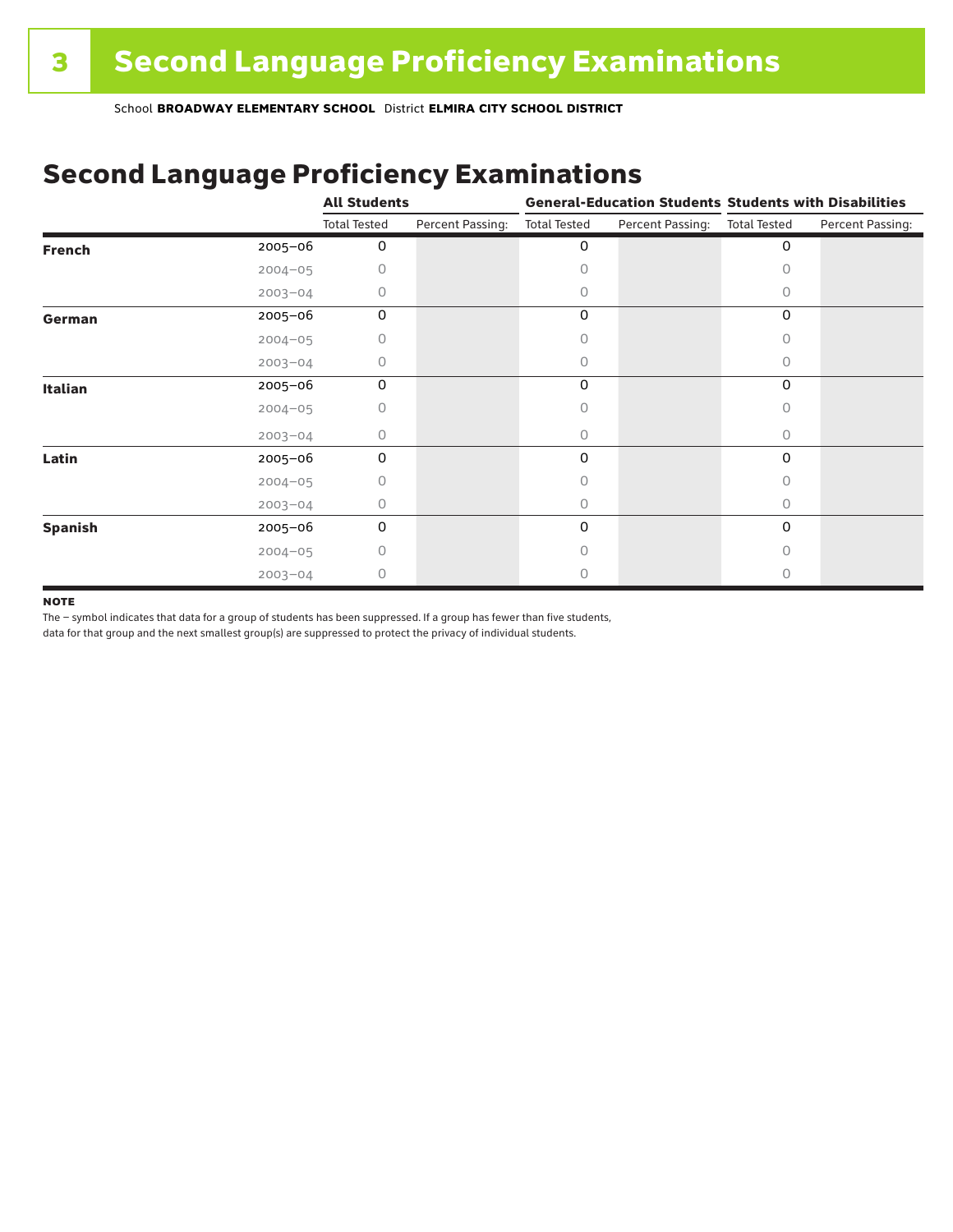### New York State English as a Second Language Achievement Test (NYSESLAT)

|                  |             | <b>All Students</b> |  |                                   | <b>General-Education Students</b> |                     |  |                                   | <b>Students with Disabilities</b> |                     |  |                                   |       |
|------------------|-------------|---------------------|--|-----------------------------------|-----------------------------------|---------------------|--|-----------------------------------|-----------------------------------|---------------------|--|-----------------------------------|-------|
|                  |             | Total               |  | Percent of students scoring       |                                   | Total               |  | Percent of students scoring       |                                   | Total               |  | Percent of students scoring       |       |
|                  |             |                     |  | Tested in each performance level: |                                   |                     |  | Tested in each performance level: |                                   |                     |  | Tested in each performance level: |       |
|                  |             |                     |  | Begin. Interm. Adv.               | Prof.                             |                     |  | Begin. Interm. Adv.               | Prof.                             |                     |  | Begin. Interm. Adv.               | Prof. |
| <b>Listening</b> | 2005-06     | 0                   |  |                                   |                                   | 0                   |  |                                   |                                   | 0                   |  |                                   |       |
| and Speaking     | $2004 - 05$ | $\bigcirc$          |  |                                   |                                   | $\circ$             |  |                                   |                                   | $\circ$             |  |                                   |       |
| $(Grades K-1)$   | $2003 - 04$ | $\bigcirc$          |  |                                   |                                   | $\circ$             |  |                                   |                                   | 0                   |  |                                   |       |
| <b>Reading</b>   | $2005 - 06$ | 0                   |  |                                   |                                   | 0                   |  |                                   |                                   | $\mathsf 0$         |  |                                   |       |
| and Writing      | $2004 - 05$ | 0                   |  |                                   |                                   | $\mathsf O$         |  |                                   |                                   | $\circ$             |  |                                   |       |
| $(Grades K-1)$   | $2003 - 04$ | $\bigcirc$          |  |                                   |                                   | $\mathsf O$         |  |                                   |                                   | 0                   |  |                                   |       |
| <b>Listening</b> | $2005 - 06$ | 0                   |  |                                   |                                   | $\mathsf 0$         |  |                                   |                                   | $\mathbf 0$         |  |                                   |       |
| and Speaking     | $2004 - 05$ | $\mathbf 1$         |  |                                   |                                   | $1\,$               |  |                                   |                                   | $\circ$             |  |                                   |       |
| (Grades $2-4$ )  | $2003 - 04$ | $\circ$             |  |                                   |                                   | $\circ$             |  |                                   |                                   | $\bigcirc$          |  |                                   |       |
| <b>Reading</b>   | 2005-06     | 0                   |  |                                   |                                   | 0                   |  |                                   |                                   | 0                   |  |                                   |       |
| and Writing      | $2004 - 05$ | $\mathbf 1$         |  |                                   |                                   | $\mathbf 1$         |  |                                   |                                   | $\circ$             |  |                                   |       |
| (Grades $2-4$ )  | $2003 - 04$ | $\bigcirc$          |  |                                   |                                   | $\circ$             |  |                                   |                                   | 0                   |  |                                   |       |
| <b>Listening</b> | $2005 - 06$ | 0                   |  |                                   |                                   | $\mathbf 0$         |  |                                   |                                   | $\mathbf 0$         |  |                                   |       |
| and Speaking     | $2004 - 05$ | 0                   |  |                                   |                                   | $\mathsf O$         |  |                                   |                                   | 0                   |  |                                   |       |
| $(Grades 5-6)$   | $2003 - 04$ | 0                   |  |                                   |                                   | $\circ$             |  |                                   |                                   | $\circlearrowright$ |  |                                   |       |
| <b>Reading</b>   | $2005 - 06$ | 0                   |  |                                   |                                   | 0                   |  |                                   |                                   | 0                   |  |                                   |       |
| and Writing      | $2004 - 05$ | $\bigcirc$          |  |                                   |                                   | $\circ$             |  |                                   |                                   | $\circ$             |  |                                   |       |
| $(Grades 5-6)$   | $2003 - 04$ | $\circ$             |  |                                   |                                   | $\circlearrowright$ |  |                                   |                                   | $\circ$             |  |                                   |       |
| <b>Listening</b> | $2005 - 06$ | 0                   |  |                                   |                                   | $\mathsf 0$         |  |                                   |                                   | 0                   |  |                                   |       |
| and Speaking     | $2004 - 05$ | $\bigcirc$          |  |                                   |                                   | $\circ$             |  |                                   |                                   | 0                   |  |                                   |       |
| $(Grades 7-8)$   | $2003 - 04$ | 0                   |  |                                   |                                   | $\circ$             |  |                                   |                                   | 0                   |  |                                   |       |
| <b>Reading</b>   | $2005 - 06$ | 0                   |  |                                   |                                   | 0                   |  |                                   |                                   | 0                   |  |                                   |       |
| and Writing      | $2004 - 05$ | $\bigcirc$          |  |                                   |                                   | $\circ$             |  |                                   |                                   | $\circ$             |  |                                   |       |
| $(Grades 7-8)$   | $2003 - 04$ | 0                   |  |                                   |                                   | $\circ$             |  |                                   |                                   | 0                   |  |                                   |       |
| <b>Listening</b> | 2005-06     | 0                   |  |                                   |                                   | 0                   |  |                                   |                                   | 0                   |  |                                   |       |
| and Speaking     | $2004 - 05$ | $\bigcirc$          |  |                                   |                                   | $\circ$             |  |                                   |                                   | $\circ$             |  |                                   |       |
| $(Grades g-12)$  | $2003 - 04$ | $\bigcirc$          |  |                                   |                                   | $\circ$             |  |                                   |                                   | $\circ$             |  |                                   |       |
| <b>Reading</b>   | $2005 - 06$ | 0                   |  |                                   |                                   | 0                   |  |                                   |                                   | $\mathbf 0$         |  |                                   |       |
| and Writing      | $2004 - 05$ | 0                   |  |                                   |                                   | $\circ$             |  |                                   |                                   | $\circ$             |  |                                   |       |
| $(Grades g-12)$  | $2003 - 04$ | $\circ$             |  |                                   |                                   | $\circ$             |  |                                   |                                   | 0                   |  |                                   |       |

#### **NOTE**

The – symbol indicates that data for a group of students has been suppressed. If a group has fewer than five students,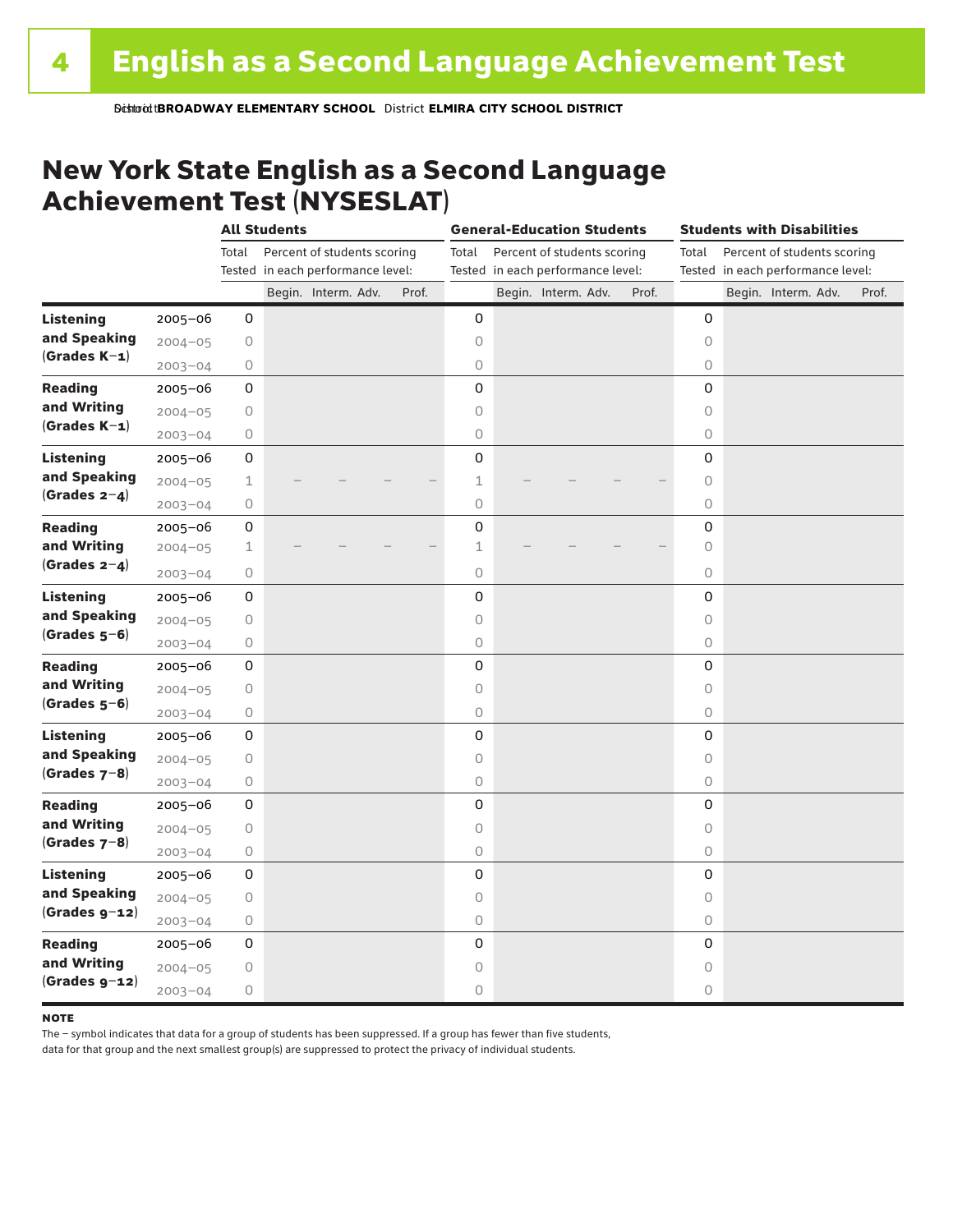# Elementary/Middle-Level Social Studies 2005–06

|                                   | <b>All Students</b> |                                                    |     |     |       | <b>General-Education Students</b>                  |    |     |     | <b>Students with Disabilities</b>                           |   |    |     |     |                |
|-----------------------------------|---------------------|----------------------------------------------------|-----|-----|-------|----------------------------------------------------|----|-----|-----|-------------------------------------------------------------|---|----|-----|-----|----------------|
|                                   | Total               | Percentage of students<br>Tested scoring at level: |     |     | Total | Percentage of students<br>Tested scoring at level: |    |     |     | Percentage of students<br>Total<br>Tested scoring at level: |   |    |     |     |                |
|                                   |                     |                                                    |     | 3   | 4     |                                                    |    |     |     |                                                             |   |    |     |     | $\overline{4}$ |
| <b>Elementary</b><br><b>Level</b> | 65                  | 3%                                                 | 11% | 58% | 28%   | 58                                                 | 3% | 10% | 55% | 31%                                                         |   | 0% | 14% | 86% | 0%             |
| <b>Middle Level</b>               | 0                   |                                                    |     |     |       | 0                                                  |    |     |     |                                                             | 0 |    |     |     |                |

### Regents Exams After Four Years 2002 **Total Cohort Performance on**

|                                        | <b>All Students</b>  |                                                 |  |              |                         | <b>General-Education Students</b> |                                                 |  |              |                         | <b>Students with Disabilities</b> |                                    |  |                    |                          |
|----------------------------------------|----------------------|-------------------------------------------------|--|--------------|-------------------------|-----------------------------------|-------------------------------------------------|--|--------------|-------------------------|-----------------------------------|------------------------------------|--|--------------------|--------------------------|
|                                        | oho<br>o,<br>ய்<br>ပ | Percentage of<br>students scoring:<br>$55 - 64$ |  | 65-84 85-100 | Approved<br>Alternative | <u>م</u><br>o.<br>ᆞ<br>$\cup$     | Percentage of<br>students scoring:<br>$55 - 64$ |  | 65-84 85-100 | Approved<br>Alternative | Cohort<br>rolln<br>문              | Percentage of<br>students scoring: |  | 55-64 65-84 85-100 | Approved<br>Alternatives |
| <b>Global History</b><br>and Geography | 0                    |                                                 |  |              |                         | 0                                 |                                                 |  |              |                         | 0                                 |                                    |  |                    |                          |
| <b>U.S. History</b><br>and Government  | 0                    |                                                 |  |              |                         | 0                                 |                                                 |  |              |                         | 0                                 |                                    |  |                    |                          |
| <b>Science</b>                         | 0                    |                                                 |  |              |                         | $\Omega$                          |                                                 |  |              |                         | 0                                 |                                    |  |                    |                          |

# New York State Alternate Assessments (NYSAA) 2005–06

|                         |       | All Students                                   |   |   |   |  |  |  |  |  |  |
|-------------------------|-------|------------------------------------------------|---|---|---|--|--|--|--|--|--|
|                         | Total | Number of students scoring<br>Tested at Level: |   |   |   |  |  |  |  |  |  |
|                         |       | 1                                              | 2 | 3 | Δ |  |  |  |  |  |  |
| <b>Elementary Level</b> |       |                                                |   |   |   |  |  |  |  |  |  |
| Social Studies          | 0     |                                                |   |   |   |  |  |  |  |  |  |
| <b>Middle Level</b>     |       |                                                |   |   |   |  |  |  |  |  |  |
| <b>Social Studies</b>   | O     |                                                |   |   |   |  |  |  |  |  |  |
| <b>Secondary Level</b>  |       |                                                |   |   |   |  |  |  |  |  |  |
| Social Studies          | O     |                                                |   |   |   |  |  |  |  |  |  |
| Science                 | n     |                                                |   |   |   |  |  |  |  |  |  |
|                         |       |                                                |   |   |   |  |  |  |  |  |  |

All Canada

The New York State Alternate Assessment (NYSAA) is for students with severe cognitive disabilities. Results for students taking the NYSAA in English language arts, mathematics, and science at the elementary and middle levels and in the English and mathematics at the secondary level are available in the *Accountability and Overview Report* part of *The New York State Report Card*.

The – symbol indicates that data for a group of students has been suppressed. If a group has fewer than five students, data for that group and the next smallest group(s) are suppressed to protect the privacy of individual students.

**NOTE**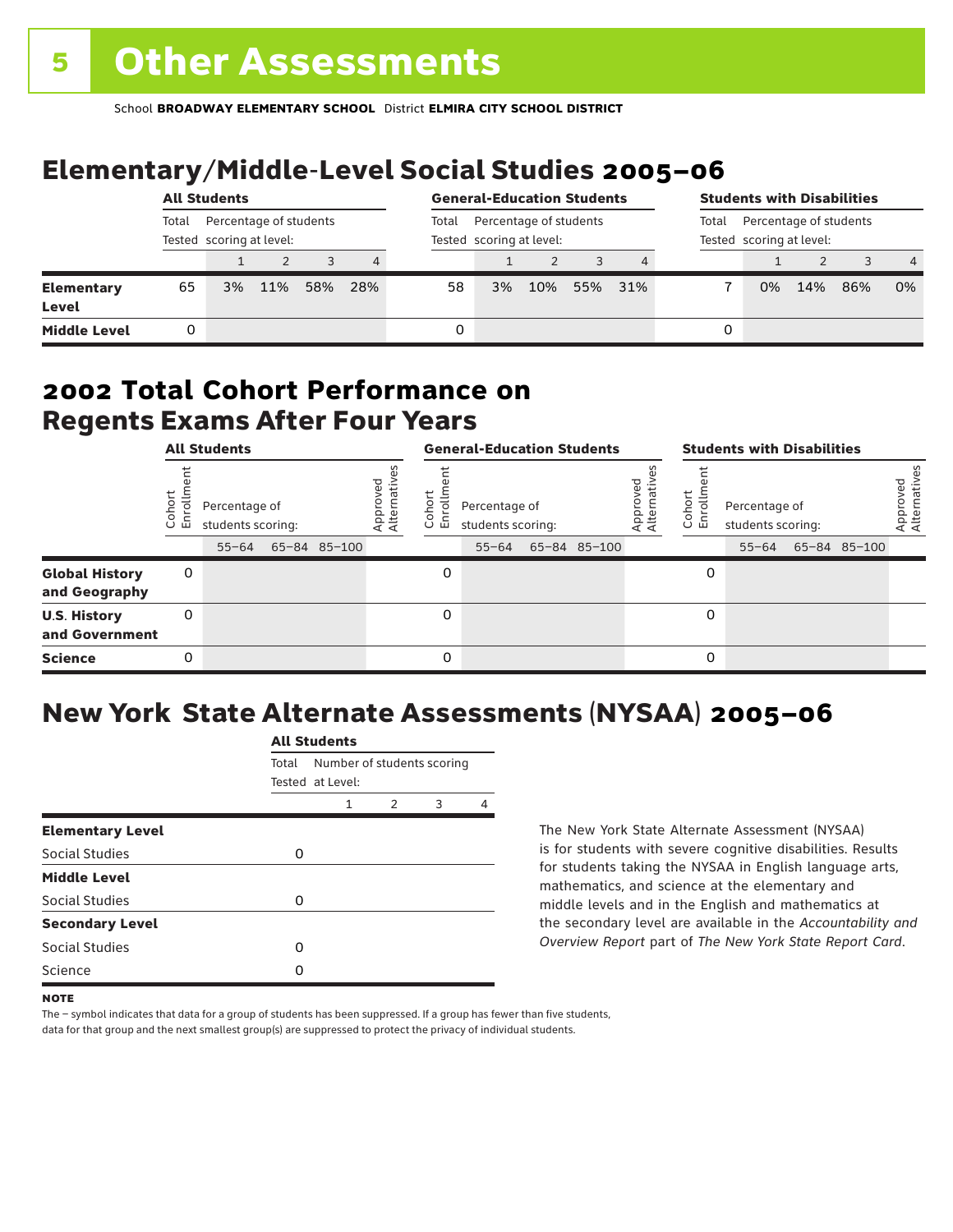# High School Completers

|                                    |             | <b>All Students</b>   |                            |                       | <b>General-Education Students</b> | <b>Students with Disabilities</b> |                            |  |
|------------------------------------|-------------|-----------------------|----------------------------|-----------------------|-----------------------------------|-----------------------------------|----------------------------|--|
|                                    |             | Number<br>of Students | Percentage<br>of Graduates | Number<br>of Students | Percentage<br>of Graduates        | Number<br>of Students             | Percentage<br>of Graduates |  |
| <b>Total Graduates</b>             | $2005 - 06$ | 0                     |                            | 0                     |                                   | 0                                 |                            |  |
|                                    | $2004 - 05$ |                       |                            |                       |                                   |                                   |                            |  |
|                                    | $2003 - 04$ | 0                     |                            | 0                     |                                   | 0                                 |                            |  |
| <b>Receiving a Regents Diploma</b> | $2005 - 06$ | 0                     |                            | 0                     |                                   | 0                                 |                            |  |
|                                    | $2004 - 05$ |                       |                            |                       |                                   | n                                 |                            |  |
|                                    | $2003 - 04$ | O                     |                            | O                     |                                   | Ω                                 |                            |  |
| <b>Receiving a Regents Diploma</b> | $2005 - 06$ | 0                     |                            | 0                     |                                   | $\Omega$                          |                            |  |
| with Advanced Designation          | $2004 - 05$ |                       |                            |                       |                                   |                                   |                            |  |
|                                    | $2003 - 04$ |                       |                            |                       |                                   | U                                 |                            |  |
| <b>Receiving an</b>                | $2005 - 06$ | 0                     |                            | 0                     |                                   | $\Omega$                          |                            |  |
| <b>Individualized Education</b>    | $2004 - 05$ |                       |                            |                       |                                   |                                   |                            |  |
| Program (IEP) Diploma              | $2003 - 04$ |                       |                            |                       |                                   |                                   |                            |  |

NOTE An NA indicates that the diploma was not available in that year.

## High School Noncompleters

|                              |             | <b>All Students</b>   |                           | <b>General-Education Students</b> |                           | <b>Students with Disabilities</b> |                           |
|------------------------------|-------------|-----------------------|---------------------------|-----------------------------------|---------------------------|-----------------------------------|---------------------------|
|                              |             | Number<br>of Students | Percentage<br>of Students | Number<br>of Students             | Percentage<br>of Students | Number<br>of Students             | Percentage<br>of Students |
| <b>Dropped Out</b>           | $2005 - 06$ | 0                     |                           | 0                                 |                           | 0                                 |                           |
|                              | $2004 - 05$ |                       |                           |                                   |                           |                                   |                           |
|                              | $2003 - 04$ |                       |                           |                                   |                           |                                   |                           |
| <b>Entered Approved High</b> | $2005 - 06$ | 0                     |                           | 0                                 |                           | 0                                 |                           |
| <b>School Equivalency</b>    | $2004 - 05$ |                       |                           |                                   |                           | O                                 |                           |
| <b>Preparation Program</b>   | $2003 - 04$ |                       |                           | 0                                 |                           | $\bigcap$                         |                           |
| <b>Total Noncompleters</b>   | $2005 - 06$ | 0                     |                           | 0                                 |                           | 0                                 |                           |
|                              | $2004 - 05$ |                       |                           |                                   |                           |                                   |                           |
|                              | $2003 - 04$ |                       |                           |                                   |                           |                                   |                           |

## Post-secondary Plans of 2005–06 **Graduates**

|                                | <b>All Students</b>   |                           |                       | <b>General-Education Students</b> | <b>Students with Disabilities</b> |                           |  |
|--------------------------------|-----------------------|---------------------------|-----------------------|-----------------------------------|-----------------------------------|---------------------------|--|
|                                | Number<br>of Students | Percentage<br>of Students | Number<br>of Students | Percentage<br>of Students         | Number<br>of Students             | Percentage<br>of Students |  |
| To 4-year College              |                       |                           |                       |                                   |                                   |                           |  |
| To 2-year College              | 0                     |                           | 0                     |                                   | 0                                 |                           |  |
| <b>To Other Post-secondary</b> |                       |                           | 0                     |                                   | O                                 |                           |  |
| <b>To the Military</b>         | 0                     |                           | 0                     |                                   | 0                                 |                           |  |
| <b>To Employment</b>           | 0                     |                           | 0                     |                                   | $\Omega$                          |                           |  |
| <b>To Adult Services</b>       | 0                     |                           | 0                     |                                   | O                                 |                           |  |
| <b>To Other Known Plans</b>    | 0                     |                           | 0                     |                                   | $\Omega$                          |                           |  |
| <b>Plan Unknown</b>            |                       |                           | 0                     |                                   | 0                                 |                           |  |